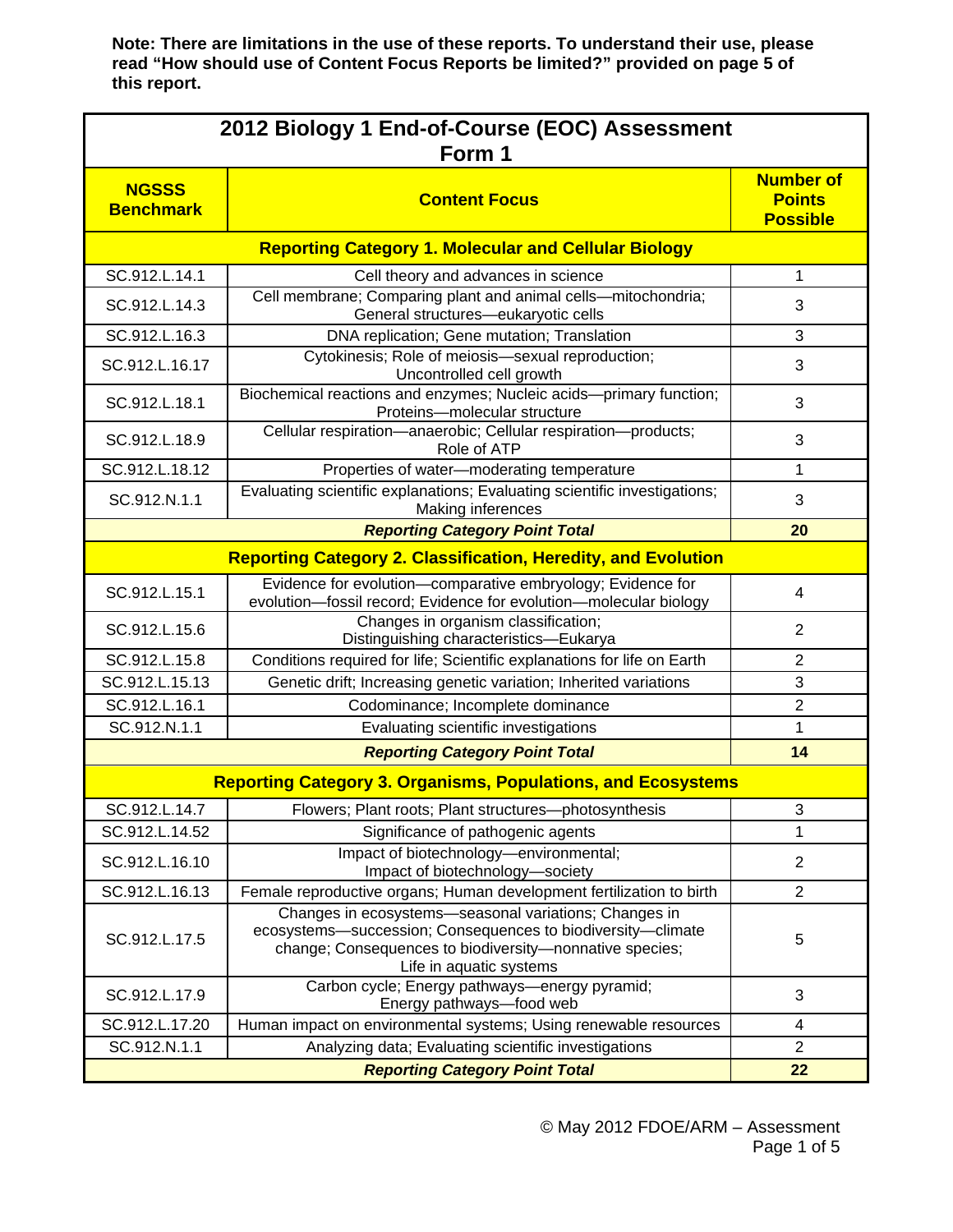| 2012 Biology 1 End-of-Course (EOC) Assessment<br>Form 2             |                                                                                                                                                                                                                                                                              |                                                      |  |  |  |
|---------------------------------------------------------------------|------------------------------------------------------------------------------------------------------------------------------------------------------------------------------------------------------------------------------------------------------------------------------|------------------------------------------------------|--|--|--|
| <b>NGSSS</b><br><b>Benchmark</b>                                    | <b>Content Focus</b>                                                                                                                                                                                                                                                         | <b>Number of</b><br><b>Points</b><br><b>Possible</b> |  |  |  |
|                                                                     | <b>Reporting Category 1. Molecular and Cellular Biology</b>                                                                                                                                                                                                                  |                                                      |  |  |  |
| SC.912.L.14.1                                                       | Cell theory and advances in science                                                                                                                                                                                                                                          | $\mathbf{1}$                                         |  |  |  |
| SC.912.L.14.3                                                       | Comparing plant and animal cells-cell wall; General structures-<br>eukaryotic cells; General structures-plant cells                                                                                                                                                          | 3                                                    |  |  |  |
| SC.912.L.16.3                                                       | DNA replication; Gene mutation; Transcription                                                                                                                                                                                                                                | 3                                                    |  |  |  |
| SC.912.L.16.17                                                      | Comparing mitosis and meiosis; Cytokinesis; Role of meiosis-asexual<br>reproduction; Uncontrolled cell growth                                                                                                                                                                | 4                                                    |  |  |  |
| SC.912.L.18.1                                                       | Biochemical reactions and enzymes; Lipids-primary function;<br>Nucleic acids-primary function                                                                                                                                                                                | 3                                                    |  |  |  |
| SC.912.L.18.9                                                       | Cellular respiration-anaerobic; Role of ATP                                                                                                                                                                                                                                  | 2                                                    |  |  |  |
| SC.912.L.18.12                                                      | Properties of water-moderating temperature                                                                                                                                                                                                                                   | $\mathbf 1$                                          |  |  |  |
| SC.912.N.1.1                                                        | Analyzing data; Evaluating scientific explanations;<br>Evaluating scientific investigations                                                                                                                                                                                  | 3                                                    |  |  |  |
|                                                                     | <b>Reporting Category Point Total</b>                                                                                                                                                                                                                                        | 20                                                   |  |  |  |
|                                                                     | <b>Reporting Category 2. Classification, Heredity, and Evolution</b>                                                                                                                                                                                                         |                                                      |  |  |  |
| SC.912.L.15.1                                                       | Evidence for evolution-fossil record;<br>Evidence for evolution-molecular biology                                                                                                                                                                                            | 3                                                    |  |  |  |
| SC.912.L.15.6                                                       | Changes in organism classification;<br>Distinguishing characteristics-Animalia; Understanding classification                                                                                                                                                                 | 3                                                    |  |  |  |
| SC.912.L.15.8                                                       | Conditions required for life; Scientific explanations for life on Earth                                                                                                                                                                                                      | $\overline{2}$                                       |  |  |  |
| SC.912.L.15.13                                                      | Increasing genetic variation; Inherited variations                                                                                                                                                                                                                           | $\overline{2}$                                       |  |  |  |
| SC.912.L.16.1                                                       | Analyzing patterns of inheritance; Codominance;<br>Incomplete dominance                                                                                                                                                                                                      | 3                                                    |  |  |  |
| SC.912.N.1.1                                                        | Evaluating scientific investigations                                                                                                                                                                                                                                         | 1                                                    |  |  |  |
|                                                                     | 14                                                                                                                                                                                                                                                                           |                                                      |  |  |  |
| <b>Reporting Category 3. Organisms, Populations, and Ecosystems</b> |                                                                                                                                                                                                                                                                              |                                                      |  |  |  |
| SC.912.L.14.7                                                       | Dermal tissue; Flowers; Plant leaves; Plant structures-reproduction                                                                                                                                                                                                          | 4                                                    |  |  |  |
| SC.912.L.14.52                                                      | Significance of pathogenic agents                                                                                                                                                                                                                                            | 1                                                    |  |  |  |
| SC.912.L.16.10                                                      | Impact of biotechnology-environmental;<br>Impact of biotechnology-society                                                                                                                                                                                                    | $\overline{2}$                                       |  |  |  |
| SC.912.L.16.13                                                      | Female reproductive organs; Human development fertilization to birth                                                                                                                                                                                                         | $\overline{2}$                                       |  |  |  |
| SC.912.L.17.5                                                       | Changes in ecosystems-seasonal variations; Changes in<br>ecosystems-succession; Consequences to biodiversity-climate<br>change; Consequences to biodiversity-human activity;<br>consequences to biodiversity-nonnative species; Life in aquatic<br>systems; Limiting factors | $\overline{7}$                                       |  |  |  |
| SC.912.L.17.9                                                       | Energy pathways-energy pyramid                                                                                                                                                                                                                                               | 1                                                    |  |  |  |
| SC.912.L.17.20                                                      | Human impact on environmental systems; Using renewable resources                                                                                                                                                                                                             | 3                                                    |  |  |  |
| SC.912.N.1.1                                                        | Analyzing data; Evaluating scientific investigations                                                                                                                                                                                                                         | $\overline{2}$                                       |  |  |  |
|                                                                     | 22                                                                                                                                                                                                                                                                           |                                                      |  |  |  |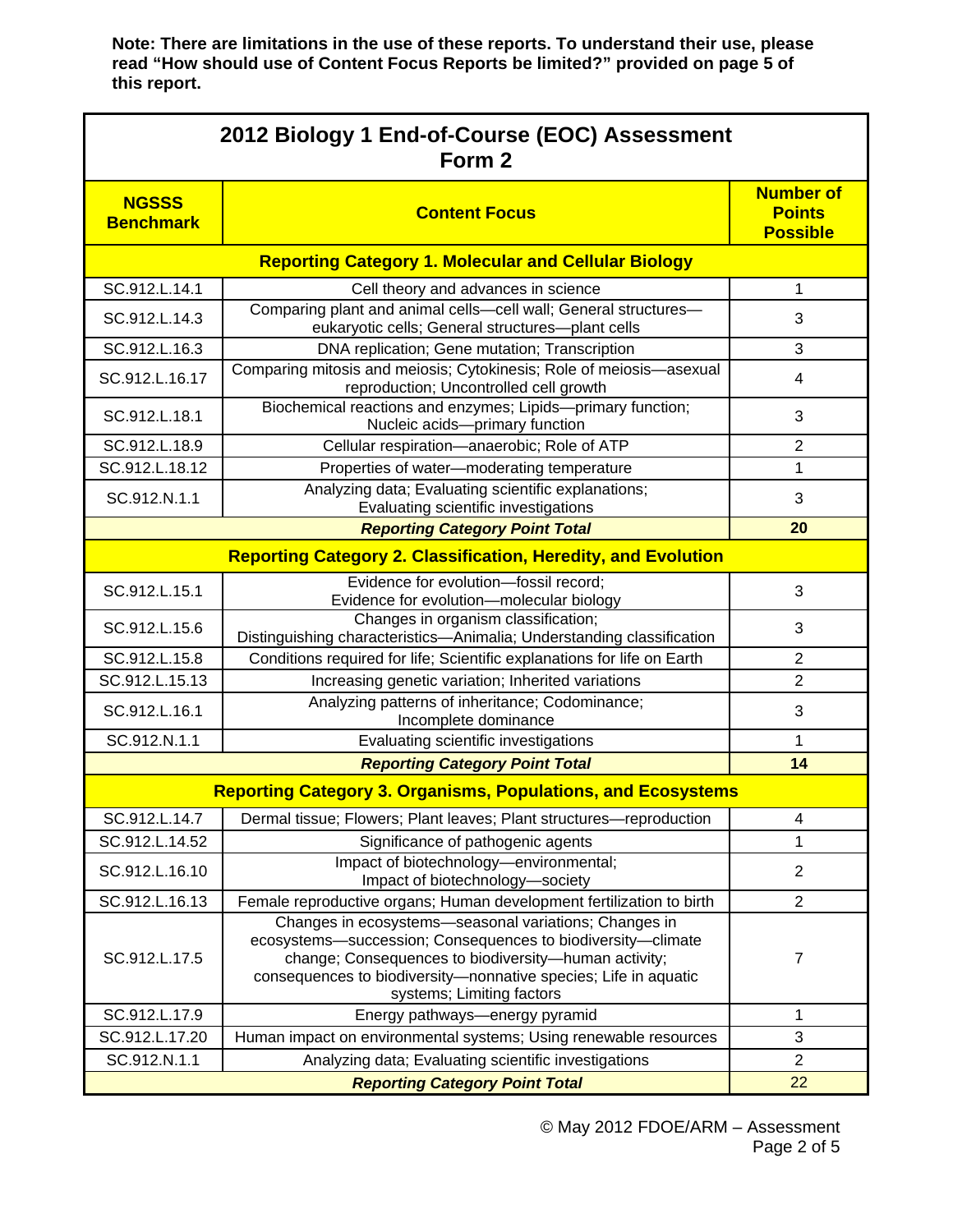| 2012 Biology 1 End-of-Course (EOC) Assessment<br>Form <sub>3</sub> |                                                                                                                                                                                                                           |                                                      |  |  |  |
|--------------------------------------------------------------------|---------------------------------------------------------------------------------------------------------------------------------------------------------------------------------------------------------------------------|------------------------------------------------------|--|--|--|
| <b>NGSSS</b><br><b>Benchmark</b>                                   | <b>Content Focus</b>                                                                                                                                                                                                      | <b>Number of</b><br><b>Points</b><br><b>Possible</b> |  |  |  |
|                                                                    | <b>Reporting Category 1. Molecular and Cellular Biology</b>                                                                                                                                                               |                                                      |  |  |  |
| SC.912.L.14.1                                                      | Cell theory and advances in science                                                                                                                                                                                       | 1                                                    |  |  |  |
| SC.912.L.14.3                                                      | Cell membrane; Comparing plant and animal cells-cell wall;<br>General structures-eukaryotic cells                                                                                                                         | 3                                                    |  |  |  |
| SC.912.L.16.3                                                      | DNA replication; Gene mutation; Translation                                                                                                                                                                               | 3                                                    |  |  |  |
| SC.912.L.16.17                                                     | Cytokinesis; Meiosis I and II-prophase;<br>Role of mitosis-asexual reproduction                                                                                                                                           | 3                                                    |  |  |  |
| SC.912.L.18.1                                                      | Biochemical reactions and enzymes; Carbohydrates---primary function;<br>Nucleic acids-primary function                                                                                                                    | 3                                                    |  |  |  |
| SC.912.L.18.9                                                      | Cellular respiration-anaerobic                                                                                                                                                                                            | 1                                                    |  |  |  |
| SC.912.L.18.12                                                     | Properties of water-moderating temperature;<br>Properties of water-solvent                                                                                                                                                | $\overline{2}$                                       |  |  |  |
| SC.912.N.1.1                                                       | Defending conclusions; Designing scientific investigations;<br>Evaluating scientific explanations; Making inferences                                                                                                      | 4                                                    |  |  |  |
|                                                                    | 20                                                                                                                                                                                                                        |                                                      |  |  |  |
|                                                                    | <b>Reporting Category 2. Classification, Heredity, and Evolution</b>                                                                                                                                                      |                                                      |  |  |  |
| SC.912.L.15.1                                                      | Evaluating scientific claims-evolution; Evidence for evolution-fossil<br>record; Evidence for evolution-molecular biology                                                                                                 | 3                                                    |  |  |  |
| SC.912.L.15.6                                                      | Changes in organism classification; Distinguishing characteristics-<br>Plantae; Distinguishing characteristics-Protista                                                                                                   | 3                                                    |  |  |  |
| SC.912.L.15.8                                                      | Evaluating scientific claims-origin of life;<br>Scientific explanations for life on Earth                                                                                                                                 | $\overline{2}$                                       |  |  |  |
| SC.912.L.15.13                                                     | Genetic drift; Increasing genetic variation; Inherited variations                                                                                                                                                         | 3                                                    |  |  |  |
| SC.912.L.16.1                                                      | Analyzing patterns of inheritance; Incomplete dominance                                                                                                                                                                   | $\overline{2}$                                       |  |  |  |
| SC.912.N.1.1                                                       | Evaluating scientific investigations                                                                                                                                                                                      | 1                                                    |  |  |  |
|                                                                    | <b>Reporting Category Point Total</b>                                                                                                                                                                                     | 14                                                   |  |  |  |
|                                                                    | <b>Reporting Category 3. Organisms, Populations, and Ecosystems</b>                                                                                                                                                       |                                                      |  |  |  |
| SC.912.L.14.7                                                      | Cones; Flowers; Plant leaves; Plant structures-transpiration                                                                                                                                                              | 4                                                    |  |  |  |
| SC.912.L.14.52                                                     | Significance of pathogenic agents                                                                                                                                                                                         | 1                                                    |  |  |  |
| SC.912.L.16.10                                                     | Impact of biotechnology-society                                                                                                                                                                                           | $\overline{2}$                                       |  |  |  |
| SC.912.L.16.13                                                     | Female reproductive organs; Human development fertilization to birth                                                                                                                                                      | $\overline{2}$                                       |  |  |  |
| SC.912.L.17.5                                                      | Changes in ecosystems-seasonal variations; Changes in<br>ecosystems-succession; Consequences to biodiversity-climate<br>change; Consequences to biodiversity-human activity; Life in aquatic<br>systems; Limiting factors | 6                                                    |  |  |  |
| SC.912.L.17.9                                                      | Energy pathways-energy pyramid                                                                                                                                                                                            | $\overline{2}$                                       |  |  |  |
| SC.912.L.17.20                                                     | Human impact on environmental systems; Using renewable resources                                                                                                                                                          | 3                                                    |  |  |  |
| SC.912.N.1.1                                                       | Analyzing data; Evaluating scientific investigations                                                                                                                                                                      | $\overline{2}$                                       |  |  |  |
|                                                                    | 22                                                                                                                                                                                                                        |                                                      |  |  |  |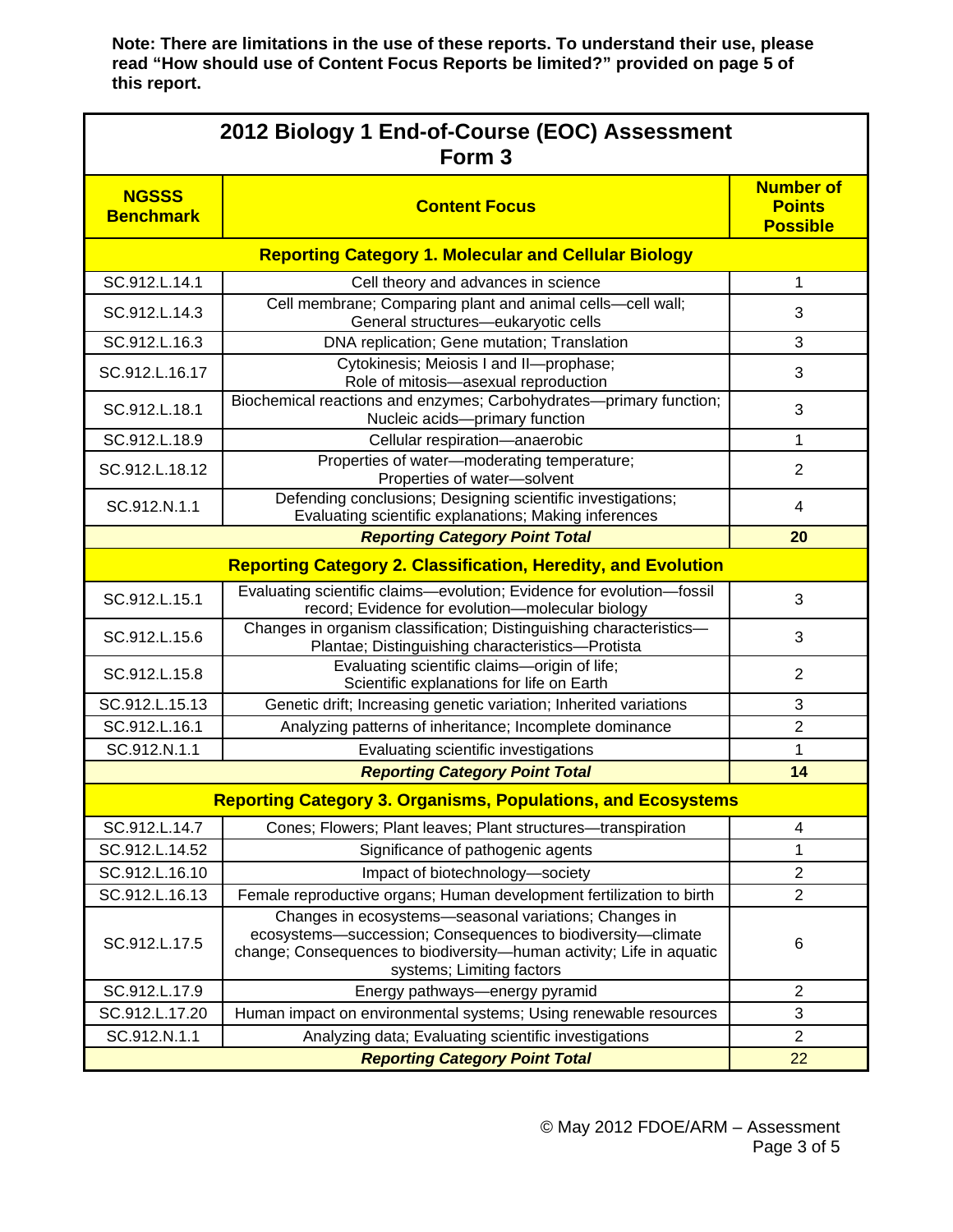| 2012 Biology 1 End-of-Course (EOC) Assessment<br>Form 4 |                                                                                                                                                                                                         |                                                      |  |  |  |
|---------------------------------------------------------|---------------------------------------------------------------------------------------------------------------------------------------------------------------------------------------------------------|------------------------------------------------------|--|--|--|
| <b>NGSSS</b><br><b>Benchmark</b>                        | <b>Content Focus</b>                                                                                                                                                                                    | <b>Number of</b><br><b>Points</b><br><b>Possible</b> |  |  |  |
|                                                         | <b>Reporting Category 1. Molecular and Cellular Biology</b>                                                                                                                                             |                                                      |  |  |  |
| SC.912.L.14.1                                           | Cell theory and advances in science                                                                                                                                                                     | 1                                                    |  |  |  |
| SC.912.L.14.3                                           | Cell wall; General structures-eukaryotic cells                                                                                                                                                          | $\overline{2}$                                       |  |  |  |
| SC.912.L.16.3                                           | DNA replication; Gene mutation; Translation                                                                                                                                                             | 3                                                    |  |  |  |
| SC.912.L.16.17                                          | Comparing mitosis and meiosis; Cytokinesis; Meiosis I and II-<br>prophase; Role of mitosis-asexual reproduction                                                                                         | 4                                                    |  |  |  |
| SC.912.L.18.1                                           | Biochemical reactions and enzymes; Lipids-primary function;<br>Nucleic acids-primary function                                                                                                           | 3                                                    |  |  |  |
| SC.912.L.18.9                                           | Cellular respiration-anaerobic; Photosynthesis and cellular<br>respiration relationship; Role of ATP                                                                                                    | 3                                                    |  |  |  |
| SC.912.L.18.12                                          | Properties of water-moderating temperature;<br>Properties of water-solvent                                                                                                                              | 2                                                    |  |  |  |
| SC.912.N.1.1                                            | Evaluating scientific explanations                                                                                                                                                                      | $\overline{2}$                                       |  |  |  |
|                                                         | <b>Reporting Category Point Total</b>                                                                                                                                                                   | 20                                                   |  |  |  |
|                                                         | <b>Reporting Category 2. Classification, Heredity, and Evolution</b>                                                                                                                                    |                                                      |  |  |  |
| SC.912.L.15.1                                           | Evidence for evolution-comparative anatomy; Evidence for<br>evolution-fossil record; Evidence for evolution-molecular biology;<br>Trends in hominid evolution-jaw size                                  | 4                                                    |  |  |  |
| SC.912.L.15.6                                           | Changes in organism classification;<br>Distinguishing characteristics-Plantae                                                                                                                           | $\overline{2}$                                       |  |  |  |
| SC.912.L.15.8                                           | Scientific explanations for life on Earth                                                                                                                                                               | $\overline{2}$                                       |  |  |  |
| SC.912.L.15.13                                          | Inherited variations; Overproduction of offspring                                                                                                                                                       | 3                                                    |  |  |  |
| SC.912.L.16.1                                           | Analyzing patterns of inheritance; Codominance                                                                                                                                                          | $\overline{2}$                                       |  |  |  |
| SC.912.N.1.1                                            | Evaluating scientific investigations                                                                                                                                                                    | 1                                                    |  |  |  |
|                                                         | 14                                                                                                                                                                                                      |                                                      |  |  |  |
|                                                         | <b>Reporting Category 3. Organisms, Populations, and Ecosystems</b>                                                                                                                                     |                                                      |  |  |  |
| SC.912.L.14.7                                           | Flowers; Plant structures—photosynthesis; Plant structures<br>reproduction                                                                                                                              | 3                                                    |  |  |  |
| SC.912.L.14.52                                          | Significance of pathogenic agents                                                                                                                                                                       | 1                                                    |  |  |  |
| SC.912.L.16.10                                          | Impact of biotechnology-environmental;<br>Impact of biotechnology-society                                                                                                                               | $\overline{c}$                                       |  |  |  |
| SC.912.L.16.13                                          | Female reproductive organs; Human development fertilization to birth                                                                                                                                    | $\overline{2}$                                       |  |  |  |
| SC.912.L.17.5                                           | Changes in ecosystems-seasonal variations; Changes in<br>ecosystems-succession; Consequences to biodiversity-climate<br>change; Consequences to biodiversity-human activity;<br>Life in aquatic systems | 5                                                    |  |  |  |
| SC.912.L.17.9                                           | Carbon cycle; Energy pathways-energy pyramid                                                                                                                                                            | 3                                                    |  |  |  |
| SC.912.L.17.20                                          | Human impact on environmental systems; Using renewable resources                                                                                                                                        | 4                                                    |  |  |  |
| SC.912.N.1.1                                            | Analyzing data; Evaluating scientific investigations                                                                                                                                                    | $\overline{2}$                                       |  |  |  |
|                                                         | 22                                                                                                                                                                                                      |                                                      |  |  |  |